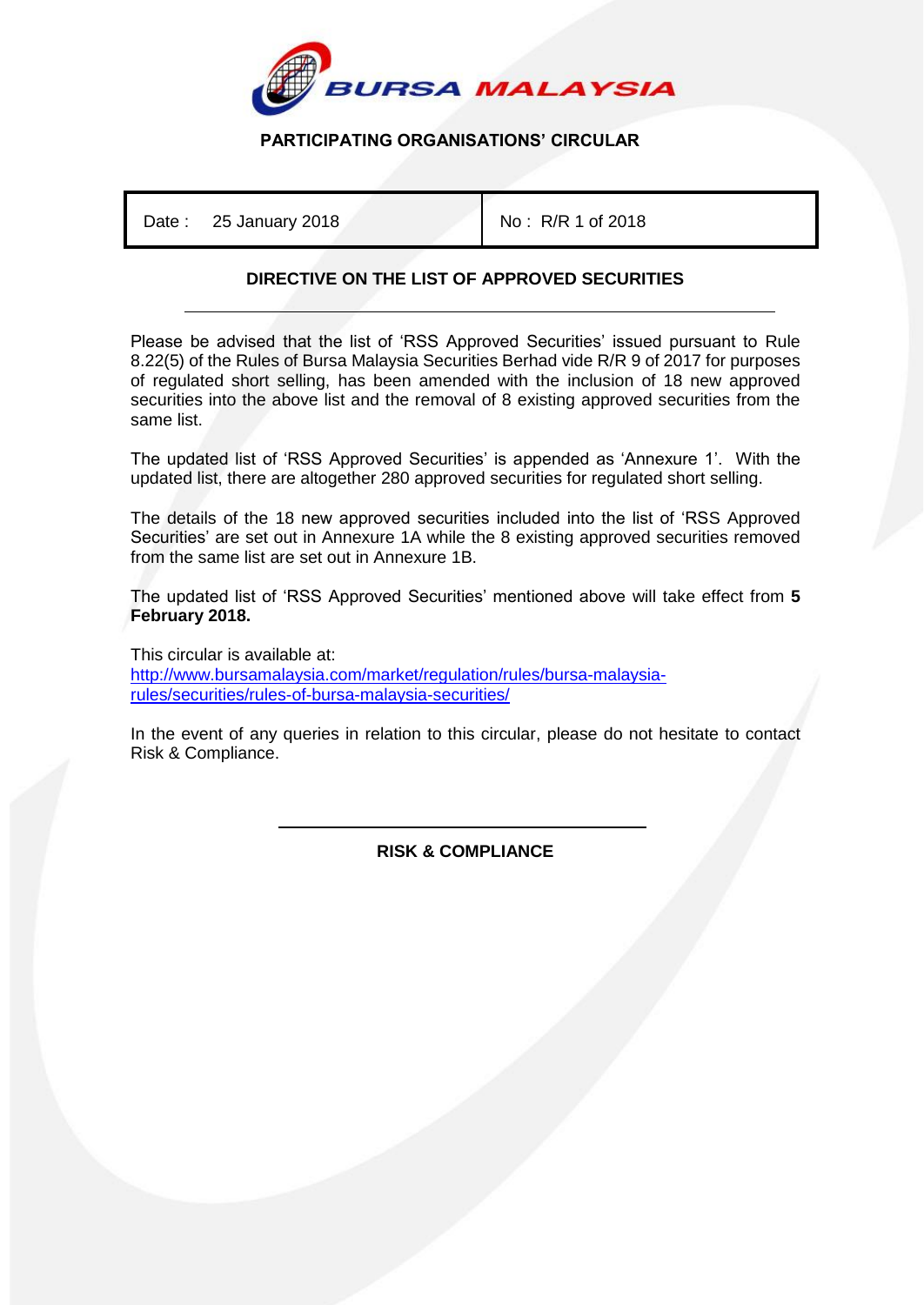| <b>RSS APPROVED SECURITIES</b>     |                   |                                       |  |
|------------------------------------|-------------------|---------------------------------------|--|
| (With effect from 5 February 2018) |                   |                                       |  |
| <b>No</b>                          | <b>STOCK CODE</b> | <b>STOCK LONG NAME</b>                |  |
| 1                                  | 5250              | 7-ELEVEN MALAYSIA HOLDINGS BERHAD     |  |
| 2                                  | 5959              | A & M REALTY BHD                      |  |
| 3                                  | 6599              | AEON CO. (M) BHD                      |  |
| 4                                  | 5139              | AEON CREDIT SERVICE (M) BHD           |  |
| 5                                  | 5185              | <b>AFFIN HOLDINGS BHD</b>             |  |
| 6                                  | 7078              | AHMAD ZAKI RESOURCES BHD              |  |
| $\overline{7}$                     | 5099              | <b>AIRASIA BHD</b>                    |  |
| 8                                  | 5238              | <b>AIRASIA X BERHAD</b>               |  |
| 9                                  | 5116              | AL-AQAR HEALTHCARE REIT               |  |
| 10                                 | 2488              | ALLIANCE BANK MALAYSIA BERHAD         |  |
| 11                                 | 1163              | ALLIANZ MALAYSIA BHD                  |  |
| 12                                 | 5269              | AL-SALAM REAL ESTATE INVESTMENT TRUST |  |
| 13                                 | 5127              | AMANAHRAYA REITS                      |  |
| 14                                 | 1015              | AMMB HOLDINGS BHD                     |  |
| 15                                 | 6556              | ANN JOO RESOURCES BHD                 |  |
| 16                                 | 7129              | ASIA FILE CORPORATION BHD             |  |
| 17                                 | 6399              | ASTRO MALAYSIA HOLDINGS BERHAD        |  |
| 18                                 | 6888              | AXIATA GROUP BERHAD                   |  |
| 19                                 | 5106              | <b>AXIS REITS</b>                     |  |
| 20                                 | 7251              | BARAKAH OFFSHORE PETROLEUM BHD        |  |
| 21                                 | 3239              | BERJAYA ASSETS BERHAD                 |  |
| 22                                 | 3395              | BERJAYA CORPORATION BHD               |  |
| 23                                 | 5196              | BERJAYA FOOD BERHAD                   |  |
| 24                                 | 4219              | BERJAYA LAND BHD                      |  |
| 25                                 | 1562              | BERJAYA SPORTS TOTO BHD               |  |
| 26                                 | 5248              | <b>BERMAZ AUTO BERHAD</b>             |  |
| 27                                 | 5258              | <b>BIMB HOLDINGS BHD</b>              |  |
| 28                                 | 5275              | <b>BISON CONSOLIDATED BERHAD</b>      |  |
| 29                                 | 9288              | <b>BONIA CORPORATION BHD</b>          |  |
| 30                                 | 7036              | <b>BORNEO OIL BHD</b>                 |  |
| 31                                 | 2771              | <b>BOUSTEAD HOLDINGS BHD</b>          |  |
| 32                                 | 5254              | <b>BOUSTEAD PLANTATIONS BHD</b>       |  |
| 33                                 | 4162              | BRITISH AMERICAN TOBACCO (M)          |  |
| 34                                 | 5210              | <b>BUMI ARMADA BERHAD</b>             |  |
| 35                                 | 1818              | <b>BURSA MALAYSIA BHD</b>             |  |
| 36                                 | 7174              | CAB CAKARAN CORPORATION BHD           |  |
| 37                                 | 2852              | CAHYA MATA SARAWAK BHD                |  |
| 38                                 | 5105              | CAN-ONE BHD                           |  |
| 39                                 | 5180              | CAPITALAND MALAYSIA MALL TRUST        |  |
| 40                                 | 2836              | CARLSBERG BREWERY MALAYSIA BHD        |  |
| 41                                 | 7076              | CB INDUSTRIAL PRODUCT HOLDING         |  |
| 42                                 | 7148              | CCM DUOPHARMA BIOTECH BHD             |  |
| 43                                 | 2879              | CHEMICAL COMPANY OF MALAYSIA          |  |
| 44                                 | 5273              | CHIN HIN GROUP BERHAD                 |  |
| 45                                 | 5007              | CHIN WELL HOLDINGS BHD                |  |
| 46                                 | 1023              | CIMB GROUP HOLDINGS BERHAD            |  |
| 47                                 | 5071              | <b>COASTAL CONTRACTS BHD</b>          |  |
| 48                                 | 7205              | COCOALAND HOLDINGS BHD                |  |
| 49                                 | 2127              | COMFORT GLOVES BERHAD                 |  |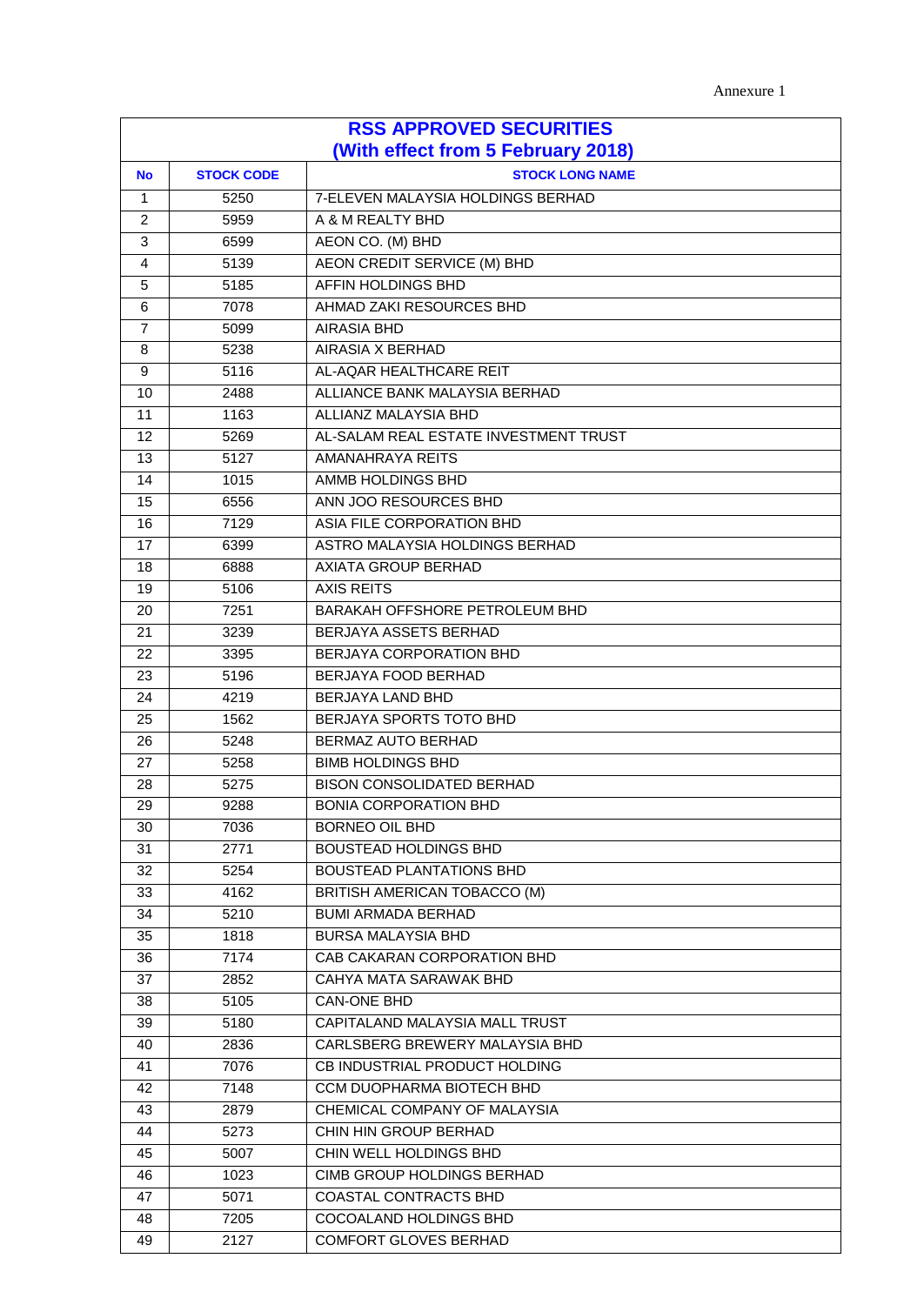| <b>RSS APPROVED SECURITIES</b><br>(With effect from 5 February 2018) |      |                                    |  |
|----------------------------------------------------------------------|------|------------------------------------|--|
| <b>STOCK CODE</b><br><b>STOCK LONG NAME</b><br>No                    |      |                                    |  |
| 50                                                                   | 5094 | CSC STEEL HOLDINGS BERHAD          |  |
| 51                                                                   | 5184 | <b>CYPARK RESOURCES BERHAD</b>     |  |
| 52                                                                   | 7204 | D&O GREEN TECHNOLOGIES BERHAD      |  |
| 53                                                                   | 4456 | DAGANG NEXCHANGE BERHAD            |  |
| 54                                                                   | 5216 | DATASONIC GROUP BERHAD             |  |
| 55                                                                   | 5141 | DAYANG ENTERPRISE HOLDINGS BHD     |  |
| 56                                                                   | 7212 | <b>DESTINI BERHAD</b>              |  |
| 57                                                                   | 7277 | <b>DIALOG GROUP BHD</b>            |  |
| 58                                                                   | 6947 | DIGI.COM BHD                       |  |
| 59                                                                   | 1619 | <b>DRB-HICOM BHD</b>               |  |
| 60                                                                   | 3948 | <b>DUTALAND BHD</b>                |  |
| 61                                                                   | 3417 | <b>EASTERN &amp; ORIENTAL BHD</b>  |  |
| 62                                                                   | 8206 | ECO WORLD DEVELOPMENT GROUP BERHAD |  |
| 63                                                                   | 5283 | ECO WORLD INTERNATIONAL BERHAD     |  |
| 64                                                                   | 5253 | <b>ECONPILE HOLDINGS BHD</b>       |  |
| 65                                                                   | 8877 | <b>EKOVEST BHD</b>                 |  |
| 66                                                                   | 0090 | <b>ELSOFT RESEARCH BHD</b>         |  |
| 67                                                                   | 5101 | EVERGREEN FIBREBOARD BHD           |  |
| 68                                                                   | 5205 | EVERSENDAI CORPORATION BERHAD      |  |
| 69                                                                   | 0065 | <b>EXCEL FORCE MSC BHD</b>         |  |
| 70                                                                   | 7229 | <b>FAVELLE FAVCO BHD</b>           |  |
| 71                                                                   | 5222 | FELDA GLOBAL VENTURES HLDG BHD     |  |
| 72                                                                   | 3689 | FRASER & NEAVE HOLDINGS BHD        |  |
| 73                                                                   | 5226 | <b>GABUNGAN AQRS BERHAD</b>        |  |
| 74                                                                   | 9261 | <b>GADANG HOLDINGS BHD</b>         |  |
| 75                                                                   | 5398 | <b>GAMUDA BHD</b>                  |  |
| 76                                                                   | 5209 | <b>GAS MALAYSIA BERHAD</b>         |  |
| 77                                                                   | 0078 | <b>GD EXPRESS CARRIER BHD</b>      |  |
| 78                                                                   | 3182 | <b>GENTING BHD</b>                 |  |
| 79                                                                   | 4715 | <b>GENTING MALAYSIA BERHAD</b>     |  |
| 80                                                                   | 2291 | <b>GENTING PLANTATIONS BERHAD</b>  |  |
| 81                                                                   | 3204 | <b>GEORGE KENT (M) BHD</b>         |  |
| 82                                                                   | 0021 | <b>GHL SYSTEMS BHD</b>             |  |
| 83                                                                   | 7022 | GLOBETRONICS TECHNOLOGY BHD        |  |
| 84                                                                   | 5020 | <b>GLOMAC BHD</b>                  |  |
| 85                                                                   | 5102 | <b>GUAN CHONG BHD</b>              |  |
| 86                                                                   | 1503 | GUOCOLAND (MALAYSIA) BHD           |  |
| 87                                                                   | 7668 | <b>HAI-O ENTERPRISE BHD</b>        |  |
| 88                                                                   | 3034 | HAP SENG CONSOLIDATED BHD          |  |
| 89                                                                   | 5138 | HAP SENG PLANTATIONS HOLDINGS      |  |
| 90                                                                   | 5168 | HARTALEGA HOLDINGS BHD             |  |
| 91                                                                   | 3255 | HEINEKEN MALAYSIA BERHAD           |  |
| 92                                                                   | 5121 | <b>HEKTAR REITS</b>                |  |
| 93                                                                   | 4324 | HENGYUAN REFINING COMPANY BERHAD   |  |
| 94                                                                   | 5095 | <b>HEVEABOARD BHD</b>              |  |
| 95                                                                   | 5072 | HIAP TECK VENTURE BHD              |  |
| 96                                                                   | 5199 | HIBISCUS PETROLEUM BHD             |  |
| 97                                                                   | 6238 | HOCK SENG LEE BHD                  |  |
| 98                                                                   | 5819 | HONG LEONG BANK BHD                |  |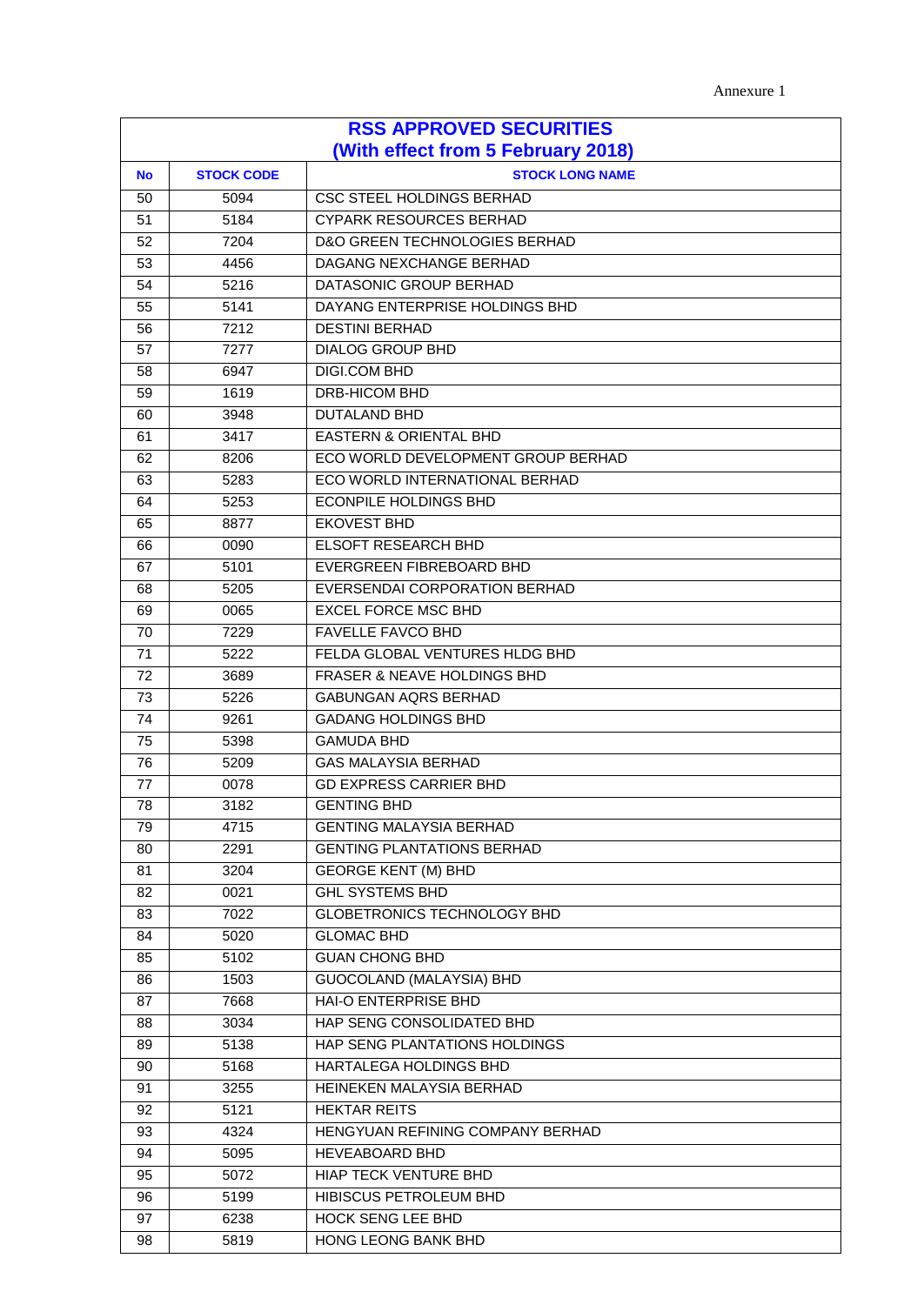| <b>RSS APPROVED SECURITIES</b><br>(With effect from 5 February 2018) |                                             |                                        |  |  |  |
|----------------------------------------------------------------------|---------------------------------------------|----------------------------------------|--|--|--|
| No                                                                   | <b>STOCK CODE</b><br><b>STOCK LONG NAME</b> |                                        |  |  |  |
| 99                                                                   | 1082                                        | HONG LEONG FINANCIAL GROUP BHD         |  |  |  |
| 100                                                                  | 3301                                        | HONG LEONG INDUSTRIES BHD              |  |  |  |
| 101                                                                  | 5000                                        | HUME INDUSTRIES BHD                    |  |  |  |
| 102                                                                  | 5024                                        | HUP SENG INDUSTRIES BHD                |  |  |  |
| 103                                                                  | 4251                                        | <b>I-BHD</b>                           |  |  |  |
| 104                                                                  | 1597                                        | <b>IGB CORPORATION BHD</b>             |  |  |  |
| 105                                                                  | 5227                                        | <b>IGB REAL ESTATE INV TRUST</b>       |  |  |  |
| 106                                                                  | 5225                                        | IHH HEALTHCARE BERHAD                  |  |  |  |
| 107                                                                  | 3336                                        | IJM CORPORATION BHD                    |  |  |  |
| 108                                                                  | 2216                                        | IJM PLANTATIONS BHD                    |  |  |  |
| 109                                                                  | 0166                                        | <b>INARI AMERTRON BERHAD</b>           |  |  |  |
| 110                                                                  | 6262                                        | INNOPRISE PLANTATIONS BERHAD           |  |  |  |
| 111                                                                  | 3379                                        | <b>INSAS BHD</b>                       |  |  |  |
| 112                                                                  | 1961                                        | <b>IOI CORPORATION BHD</b>             |  |  |  |
| 113                                                                  | 5249                                        | <b>IOI PROPERTIES GROUP BERHAD</b>     |  |  |  |
| 114                                                                  | 1589                                        | <b>ISKANDAR WATERFRONT CITY BERHAD</b> |  |  |  |
| 115                                                                  | 4723                                        | <b>JAKS RESOURCES BERHAD</b>           |  |  |  |
| 116                                                                  | 4383                                        | <b>JAYA TIASA HOLDINGS BHD</b>         |  |  |  |
| 117                                                                  | 5161                                        | JCY INTERNATIONAL BERHAD               |  |  |  |
| 118                                                                  | 0127                                        | JHM CONSOLIDATION BHD                  |  |  |  |
| 119                                                                  | 5247                                        | <b>KAREX BERHAD</b>                    |  |  |  |
| 120                                                                  | 7216                                        | KAWAN FOOD BHD                         |  |  |  |
| 121                                                                  | 7161                                        | KERJAYA PROSPEK GROUP BERHAD           |  |  |  |
| 122                                                                  | 3522                                        | KIAN JOO CAN FACTORY BHD               |  |  |  |
| 123                                                                  | 5171                                        | KIMLUN CORPORATION BERHAD              |  |  |  |
| 124                                                                  | 5235SS                                      | KLCC PROP&REITS-STAPLED SEC            |  |  |  |
| 125                                                                  | 7164                                        | <b>KNM GROUP BHD</b>                   |  |  |  |
| 126                                                                  | 7153                                        | KOSSAN RUBBER INDUSTRIES BHD           |  |  |  |
| 127                                                                  | 5878                                        | KPJ HEALTHCARE BHD                     |  |  |  |
| 128                                                                  | 1996                                        | <b>KRETAM HOLDINGS BHD</b>             |  |  |  |
| 129                                                                  | 5038                                        | <b>KSL HOLDINGS BHD</b>                |  |  |  |
| 130                                                                  | 2445                                        | KUALA LUMPUR KEPONG BHD                |  |  |  |
| 131                                                                  | 6491                                        | KUMPULAN FIMA BHD                      |  |  |  |
| 132                                                                  | 5843                                        | KUMPULAN PERANGSANG SELANGOR           |  |  |  |
| 133                                                                  | 3794                                        | LAFARGE MALAYSIA BERHAD                |  |  |  |
| 134                                                                  | 3174                                        | LAND & GENERAL BHD                     |  |  |  |
| 135                                                                  | 9385                                        | LAY HONG BHD                           |  |  |  |
| 136                                                                  | 5789                                        | LBS BINA GROUP BHD                     |  |  |  |
| 137                                                                  | 7089                                        | LII HEN INDUSTRIES BHD                 |  |  |  |
| 138                                                                  | 6645                                        | LINGKARAN TRANS KOTA HOLDINGS          |  |  |  |
| 139                                                                  | 4235                                        | LION INDUSTRIES CORPORATION            |  |  |  |
| 140                                                                  | 5284                                        | LOTTE CHEMICAL TITAN HOLDING BERHAD    |  |  |  |
| 141                                                                  | 8621                                        | LPI CAPITAL BHD                        |  |  |  |
| 142                                                                  | 5143                                        | LUXCHEM CORPORATION BHD                |  |  |  |
| 143                                                                  | 7617                                        | <b>MAGNA PRIMA BHD</b>                 |  |  |  |
| 144                                                                  | 7087                                        | <b>MAGNI-TECH INDUSTRIES BHD</b>       |  |  |  |
| 145                                                                  | 3859                                        | <b>MAGNUM BERHAD</b>                   |  |  |  |
| 146                                                                  | 8583                                        | MAH SING GROUP BHD                     |  |  |  |
| 147                                                                  | 5264                                        | MALAKOFF CORPORATION BERHAD            |  |  |  |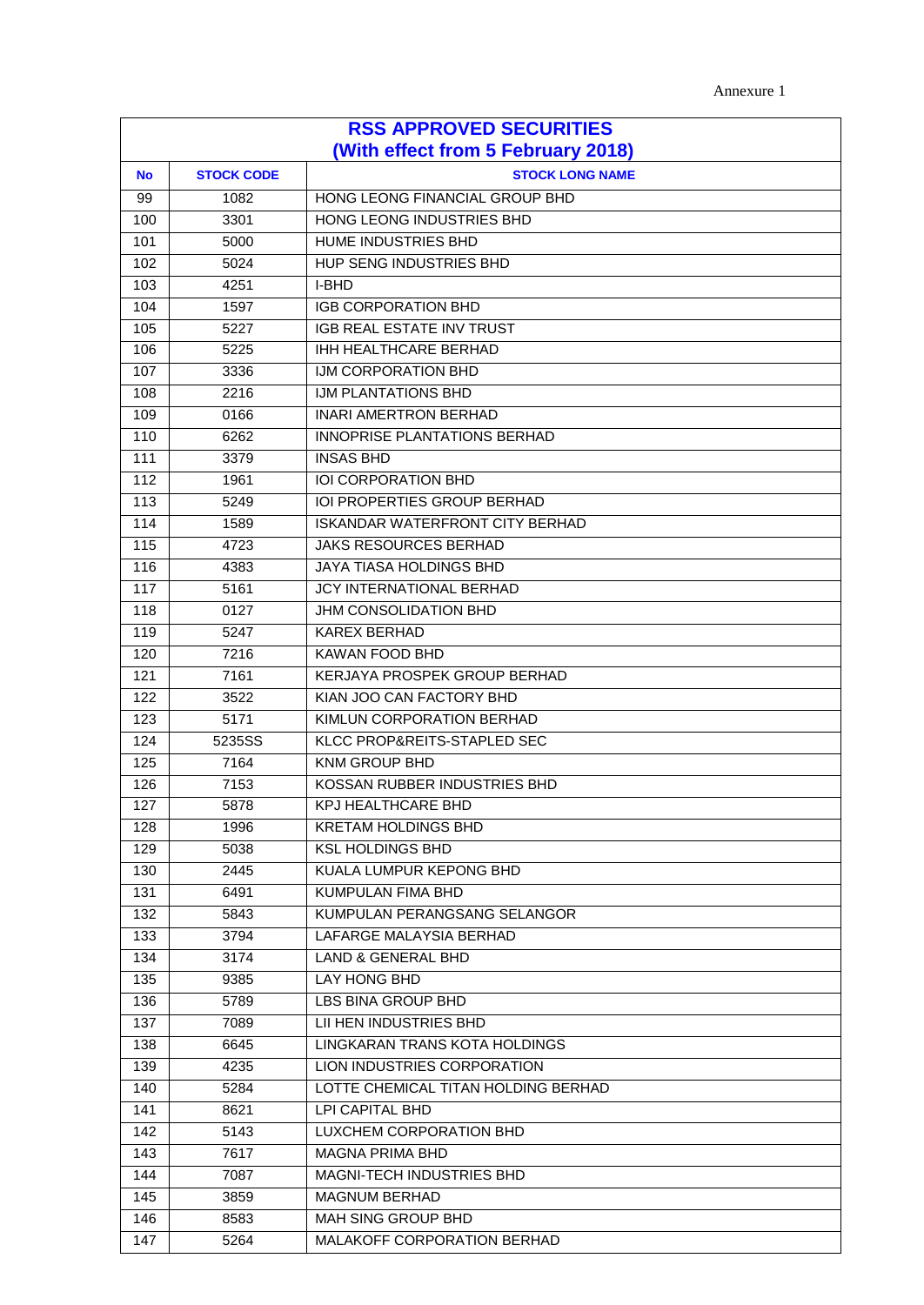| <b>RSS APPROVED SECURITIES</b>     |                   |                                             |  |
|------------------------------------|-------------------|---------------------------------------------|--|
| (With effect from 5 February 2018) |                   |                                             |  |
| <b>No</b>                          | <b>STOCK CODE</b> | <b>STOCK LONG NAME</b>                      |  |
| 148                                | 1155              | <b>MALAYAN BANKING BHD</b>                  |  |
| 149                                | 3662              | <b>MALAYAN FLOUR MILLS BHD</b>              |  |
| 150                                | 3891              | MALAYAN UNITED INDUSTRIES BHD               |  |
| 151                                | 5014              | MALAYSIA AIRPORTS HOLDINGS BHD              |  |
| 152                                | 1171              | MALAYSIA BUILDING SOCIETY BHD               |  |
| 153                                | 5186              | MALAYSIA MARINE AND HEAVY ENG               |  |
| 154                                | 5077              | <b>MALAYSIAN BULK CARRIERS BHD</b>          |  |
| 155                                | 3867              | <b>MALAYSIAN PACIFIC INDUSTRIES</b>         |  |
| 156                                | 1651              | MALAYSIAN RESOURCES CORPORATION BERHAD      |  |
| 157                                | 6181              | <b>MALTON BHD</b>                           |  |
| 158                                | 5236              | MATRIX CONCEPTS HOLDINGS BHD                |  |
| 159                                | 6012              | <b>MAXIS BERHAD</b>                         |  |
| 160                                | 5983              | <b>MBM RESOURCES BHD</b>                    |  |
| 161                                | 5090              | MEDIA CHINESE INTERNATIONAL LT              |  |
| 162                                | 4502              | <b>MEDIA PRIMA BHD</b>                      |  |
| 163                                | 3069              | MEGA FIRST CORPORATION BHD                  |  |
| 164                                | 5001              | MIECO CHIPBOARD BHD                         |  |
| 165                                | 3816              | <b>MISC BHD</b>                             |  |
| 166                                | 9571              | MITRAJAYA HOLDINGS BHD                      |  |
| 167                                | 6114              | <b>MKH BERHAD</b>                           |  |
| 168                                | 7595              | ML GLOBAL BERHAD                            |  |
| 169                                | 2194              | MMC CORPORATION BHD                         |  |
| 170                                | 6459              | MNRB HOLDINGS BHD                           |  |
| 171                                | 5237              | <b>MPHB Capital Berhad</b>                  |  |
| 172                                | 5123              | <b>MRCB-QUILL REIT</b>                      |  |
| 173                                | 5202              | <b>MSM MALAYSIA HOLDINGS BERHAD</b>         |  |
| 174                                | 3883              | MUDA HOLDINGS BHD                           |  |
| 175                                | 5085              | <b>MUDAJAYA GROUP BHD</b>                   |  |
| 176                                | 5703              | MUHIBBAH ENGINEERING (M) BHD                |  |
| 177                                | 3905              | MULPHA INTERNATIONAL BHD                    |  |
| 178                                | 0138              | MY E.G. SERVICES BHD                        |  |
| 179                                | 4707              | NESTLE (M) BHD                              |  |
| 180                                | 5066              | NTPM HOLDINGS BHD                           |  |
| 181                                | 0172              | <b>OCK GROUP BERHAD</b>                     |  |
| 182                                | 5201              | <b>OLDTOWN BERHAD</b>                       |  |
| 183                                | 4006              | ORIENTAL HOLDINGS BHD                       |  |
| 184                                | 5053              | OSK HOLDINGS BHD                            |  |
| 185                                | 7095              | P.I.E. INDUSTRIAL BHD                       |  |
| 186                                | 7052              | PADINI HOLDINGS BHD                         |  |
| 187                                | 1724              | PARAMOUNT CORPORATION BHD                   |  |
| 188                                | 5657              | PARKSON HOLDINGS BHD                        |  |
| 189                                | 5212              | PAVILION REAL ESTATE INV TRUST              |  |
| 190                                | 7160              | PENTAMASTER CORPORATION BHD                 |  |
| 191                                | 5219              | PESTECH INTERNATIONAL BERHAD                |  |
| 192                                | 3042              | PETRON MALAYSIA REFINING & MARKETING BERHAD |  |
| 193                                | 5183              | PETRONAS CHEMICALS GROUP BHD                |  |
| 194                                | 5681              | PETRONAS DAGANGAN BHD                       |  |
| 195                                | 6033              | PETRONAS GAS BHD                            |  |
| 196                                | 9598              | PINTARAS JAYA BHD                           |  |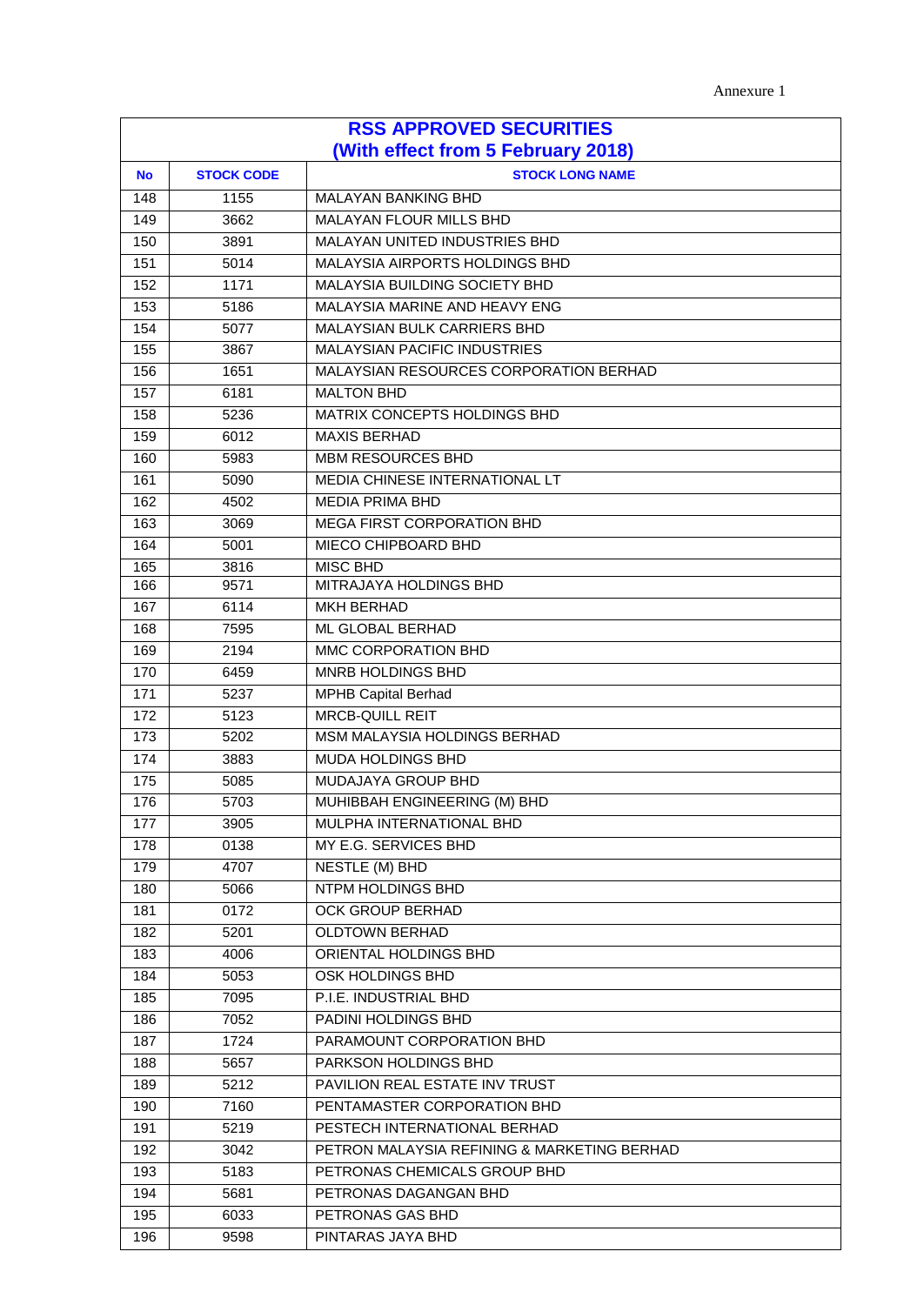| Annexure 1 |
|------------|
|------------|

| <b>RSS APPROVED SECURITIES</b><br>(With effect from 5 February 2018) |      |                                       |  |
|----------------------------------------------------------------------|------|---------------------------------------|--|
| <b>STOCK LONG NAME</b><br><b>STOCK CODE</b><br><b>No</b>             |      |                                       |  |
| 197                                                                  | 5075 | PLENITUDE BHD                         |  |
| 198                                                                  | 4634 | POS MALAYSIA BHD                      |  |
| 199                                                                  | 7237 | POWER ROOT BERHAD                     |  |
| 200                                                                  | 4065 | PPB GROUP BHD                         |  |
| 201                                                                  | 8869 | PRESS METAL ALUMINIUM HOLDINGS BERHAD |  |
| 202                                                                  | 5204 | PRESTARIANG BERHAD                    |  |
| 203                                                                  | 5070 | PROTASCO BHD                          |  |
| 204                                                                  | 1295 | PUBLIC BANK BHD                       |  |
| 205                                                                  | 6807 | PUNCAK NIAGA HOLDINGS BHD             |  |
| 206                                                                  | 7084 | <b>QL RESOURCES BHD</b>               |  |
| 207                                                                  | 5272 | RANHILL HOLDINGS BERHAD               |  |
| 208                                                                  | 9296 | <b>RCE CAPITAL BHD</b>                |  |
| 209                                                                  | 5256 | <b>REACH ENERGY BHD</b>               |  |
| 210                                                                  | 1066 | RHB BANK BERHAD                       |  |
| 211                                                                  | 5113 | RIMBUNAN SAWIT BHD                    |  |
| 212                                                                  | 9741 | ROHAS TECNIC BERHAD                   |  |
| 213                                                                  | 0183 | <b>SALUTICA BERHAD</b>                |  |
| 214                                                                  | 5218 | SAPURA ENERGY BERHAD                  |  |
| 215                                                                  | 5126 | SARAWAK OIL PALMS BHD                 |  |
| 216                                                                  | 7247 | <b>SCGM BHD</b>                       |  |
| 217                                                                  | 0099 | <b>SCICOM (MSC) BHD</b>               |  |
| 218                                                                  | 4731 | <b>SCIENTEX BERHAD</b>                |  |
| 219                                                                  | 9792 | <b>SEG INTERNATIONAL BHD</b>          |  |
| 220                                                                  | 5279 | SERBA DINAMIK HOLDINGS BERHAD         |  |
| 221                                                                  | 5517 | SHANGRI-LA HOTELS (M) BHD             |  |
| 222                                                                  | 4197 | SIME DARBY BHD                        |  |
| 223                                                                  | 7155 | SKP RESOURCES BHD                     |  |
| 224                                                                  | 7248 | <b>SLP RESOURCES BHD</b>              |  |
| $\overline{225}$                                                     | 5665 | SOUTHERN STEEL BHD                    |  |
| 226                                                                  | 8664 | SP SETIA BHD                          |  |
| 227                                                                  | 6084 | STAR MEDIA GROUP BERHAD               |  |
| 228                                                                  | 3743 | <b>SUNSURIA BERHAD</b>                |  |
| 229                                                                  | 5211 | SUNWAY BERHAD                         |  |
| 230                                                                  | 5263 | SUNWAY CONSTRUCTION GROUP BERHAD      |  |
| 231                                                                  | 5176 | SUNWAY REAL ESTATE INVT TRUST         |  |
| 232                                                                  | 7106 | SUPERMAX CORPORATION BHD              |  |
| 233                                                                  | 6521 | SURIA CAPITAL HOLDINGS BHD            |  |
| 234                                                                  | 6139 | SYARIKAT TAKAFUL MALAYSIA BHD         |  |
| 235                                                                  | 5012 | TA ANN HOLDINGS BHD                   |  |
| 236                                                                  | 4898 | TA ENTERPRISE BHD                     |  |
| 237                                                                  | 5158 | TA GLOBAL BHD                         |  |
| 238                                                                  | 8524 | TALIWORKS CORPORATION BHD             |  |
| 239                                                                  | 5191 | TAMBUN INDAH LAND BERHAD              |  |
| 240                                                                  | 4405 | TAN CHONG MOTOR HOLDINGS BHD          |  |
| 241                                                                  | 2054 | TDM BHD                               |  |
| 242                                                                  | 4863 | <b>TELEKOM MALAYSIA BHD</b>           |  |
| 243                                                                  | 5347 | <b>TENAGA NASIONAL BHD</b>            |  |
| 244                                                                  | 5112 | TH PLANTATIONS BHD                    |  |
| 245                                                                  | 7034 | THONG GUAN INDUSTRIES BHD             |  |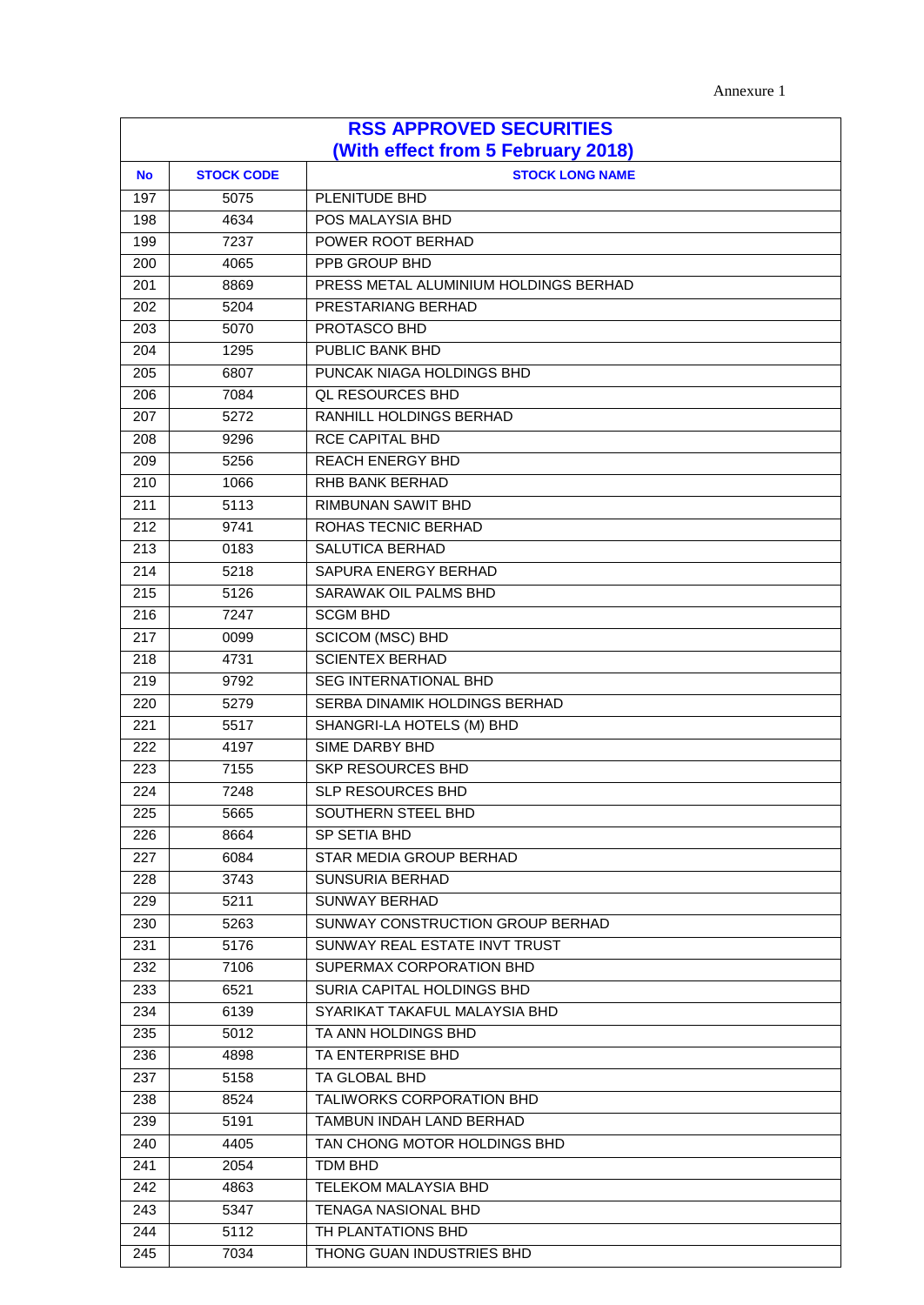| <b>RSS APPROVED SECURITIES</b>     |                   |                                  |  |
|------------------------------------|-------------------|----------------------------------|--|
| (With effect from 5 February 2018) |                   |                                  |  |
| <b>No</b>                          | <b>STOCK CODE</b> | <b>STOCK LONG NAME</b>           |  |
| 246                                | 0012              | THREE-A RESOURCES BHD            |  |
| 247                                | 5031              | TIME DOTCOM BHD                  |  |
| 248                                | 8397              | TIONG NAM LOGISTICS HOLDINGS     |  |
| 249                                | 5239              | TITIJAYA LAND BERHAD             |  |
| 250                                | 0101              | TMC LIFE SCIENCES BHD            |  |
| 251                                | 7113              | TOP GLOVE CORPORATION BHD        |  |
| 252                                | 5401              | TROPICANA CORPORATION BERHAD     |  |
| 253                                | 9059              | TSH RESOURCES BHD                |  |
| 254                                | 5230              | TUNE PROTECT GROUP BERHAD        |  |
| 255                                | 7100              | UCHI TECHNOLOGIES BHD            |  |
| 256                                | 1368              | <b>UEM EDGENTA BERHAD</b>        |  |
| 257                                | 5148              | <b>UEM SUNRISE BERHAD</b>        |  |
| 258                                | 4588              | <b>UMW HOLDINGS BHD</b>          |  |
| 259                                | 5243              | UMW OIL & GAS CORPORATION BHD    |  |
| 260                                | 5005              | UNISEM (M) BHD                   |  |
| 261                                | 2593              | UNITED MALACCA BHD               |  |
| 262                                | 5200              | <b>UOA DEVELOPMENT BERHAD</b>    |  |
| 263                                | 5110              | <b>UOA REITS</b>                 |  |
| 264                                | 7250              | <b>UZMA BHD</b>                  |  |
| 265                                | 6963              | V.S INDUSTRY BHD                 |  |
| 266                                | 0097              | <b>VITROX CORPORATION BHD</b>    |  |
| 267                                | 5142              | WAH SEONG CORPORATION BHD        |  |
| 268                                | 3565              | <b>WCE HOLDINGS BERHAD</b>       |  |
| 269                                | 9679              | <b>WCT HOLDINGS BERHAD</b>       |  |
| 270                                | 7231              | WELLCALL HOLDINGS BHD            |  |
| 271                                | 5246              | <b>WESTPORTS HOLDINGS BERHAD</b> |  |
| 271                                | 5246              | <b>WESTPORTS HOLDINGS BERHAD</b> |  |
| 272                                | 4243              | <b>WTK HOLDINGS BHD</b>          |  |
| 273                                | 5584              | YEE LEE CORPORATION BHD          |  |
| 274                                | 7293              | YINSON HOLDINGS BHD              |  |
| 275                                | 3158              | YNH PROPERTY BHD                 |  |
| 276                                | 7066              | YONG TAI BHD                     |  |
| 277                                | 4677              | YTL CORPORATION BHD              |  |
| 278                                | 5109              | YTL HOSPITALITY REIT             |  |
| 279                                | 6742              | YTL POWER INTERNATIONAL BHD      |  |
| 280                                | 5131              | ZHULIAN CORPORATION BHD          |  |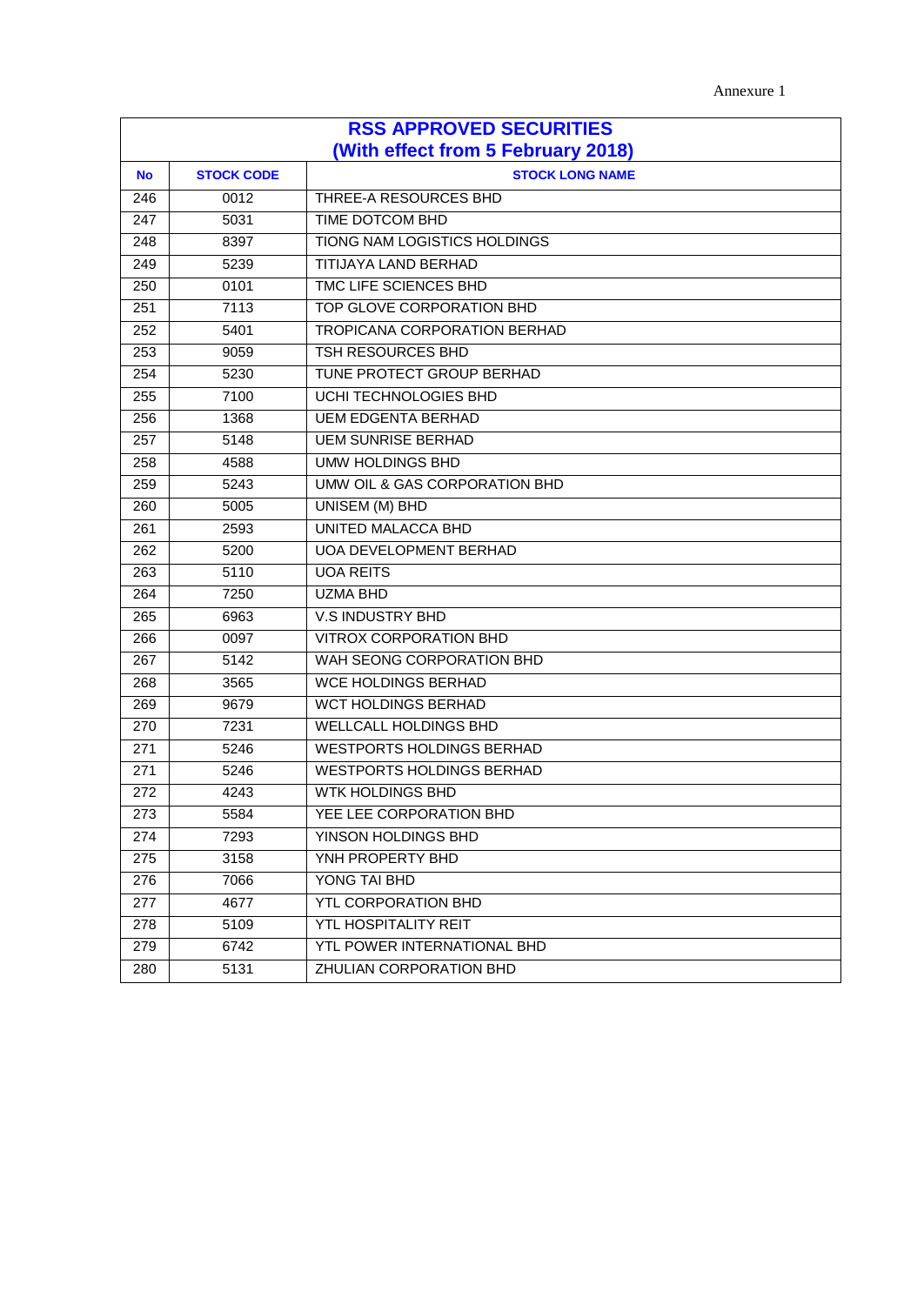| <b>RSS - INCLUSION LIST</b> |                   |                                     |
|-----------------------------|-------------------|-------------------------------------|
|                             |                   | (With effect from 5 February 2018)  |
| <b>No</b>                   | <b>STOCK CODE</b> | <b>STOCK LONG NAME</b>              |
| 1                           | 0065              | <b>EXCEL FORCE MSC BHD</b>          |
| 2                           | 0127              | <b>JHM CONSOLIDATION BHD</b>        |
| 3                           | 2127              | <b>COMFORT GLOVES BERHAD</b>        |
| 4                           | 3948              | <b>DUTALAND BHD</b>                 |
| 5                           | 4707              | NESTLE (M) BHD                      |
| 6                           | 5001              | MIECO CHIPBOARD BHD                 |
| $\overline{7}$              | 5072              | <b>HIAP TECK VENTURE BHD</b>        |
| 8                           | 5102              | <b>GUAN CHONG BHD</b>               |
| 9                           | 5143              | LUXCHEM CORPORATION BHD             |
| 10                          | 5199              | <b>HIBISCUS PETROLEUM BHD</b>       |
| 11                          | 5279              | SERBA DINAMIK HOLDINGS BERHAD       |
| 12 <sup>2</sup>             | 5283              | FCO WORLD INTERNATIONAL BERHAD      |
| 13                          | 5284              | LOTTE CHEMICAL TITAN HOLDING BERHAD |
| 14                          | 7129              | ASIA FILE CORPORATION BHD           |
| 15                          | 7160              | PENTAMASTER CORPORATION BHD         |
| 16                          | 7174              | CAB CAKARAN CORPORATION BHD         |
| 17                          | 7595              | ML GLOBAL BERHAD                    |
| 18                          | 9741              | ROHAS TECNIC BERHAD                 |